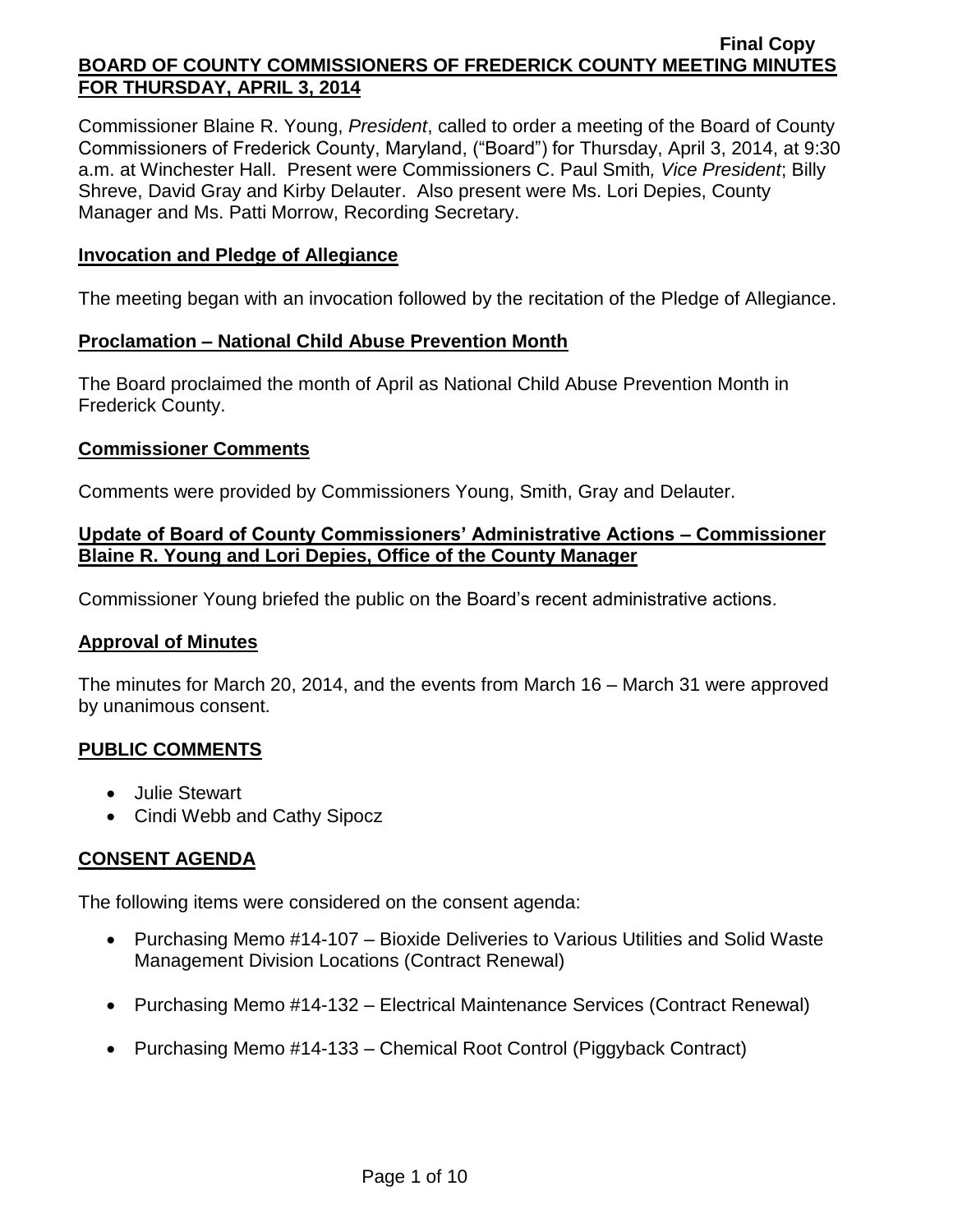- Purchasing Memo #14-136 Mowing Services: Parks and Recreation, Highways, Citizens Care and Rehabilitation Center / Montevue Assisted Living
- Purchasing Memo #14-139 Food Products (Piggyback Contract)
- Purchasing Memo #14-141 Roadway Markings Services
- Purchasing Memo #14-142 Transit Vehicle Advertising Services
- Purchasing Memo #14-145 Purchase and Retrofit Two (2) Ford Vehicles (Piggyback Contract)
- BT-14-144, Housing and Community Development, Citizens Services Division
- BT-14-145, Child Advocacy Center, Citizens Services Division
- BT-14-146, Department of Aging, Citizens Services Division
- Declaration to Establish and Retain Easements for the Ballenger Creek Park Turf Field
- Emergency Number Systems Board Grant Funding
- Application for State Funding from Mediation and Conflict Resolution Office (MACRO)
- One-time Supplemental Discretionary Grant for the Frederick County Infants and Toddlers Program and Budget Transfer
- Simplified and Secure E-Discovery and Budget Transfer
- Board of Education Nonrecurring Costs Exclusion

The following item was **removed** from the consent agenda:

• Purchasing Memo #14-142 – Transit Vehicle Advertising Services

*Motion to approve the consent agenda as amended – Passed 5-0.*

| <b>COMMISSIONERS</b> | <b>MOTION</b> | <b>SECOND</b> | <b>YES</b> | <b>NO</b> | <b>ABSTAIN</b> | <b>NOT PRESENT</b> |
|----------------------|---------------|---------------|------------|-----------|----------------|--------------------|
| Young                |               |               |            |           |                |                    |
| <b>Smith</b>         |               |               |            |           |                |                    |
| <b>Shreve</b>        |               | Λ             |            |           |                |                    |
| Gray                 |               |               |            |           |                |                    |
| <b>Delauter</b>      |               |               |            |           |                |                    |

(Commissioner Young passed the gavel to Commissioner Smith and left the meeting.) **Purchasing Memo #14-142 – Transit Vehicle Advertising Services**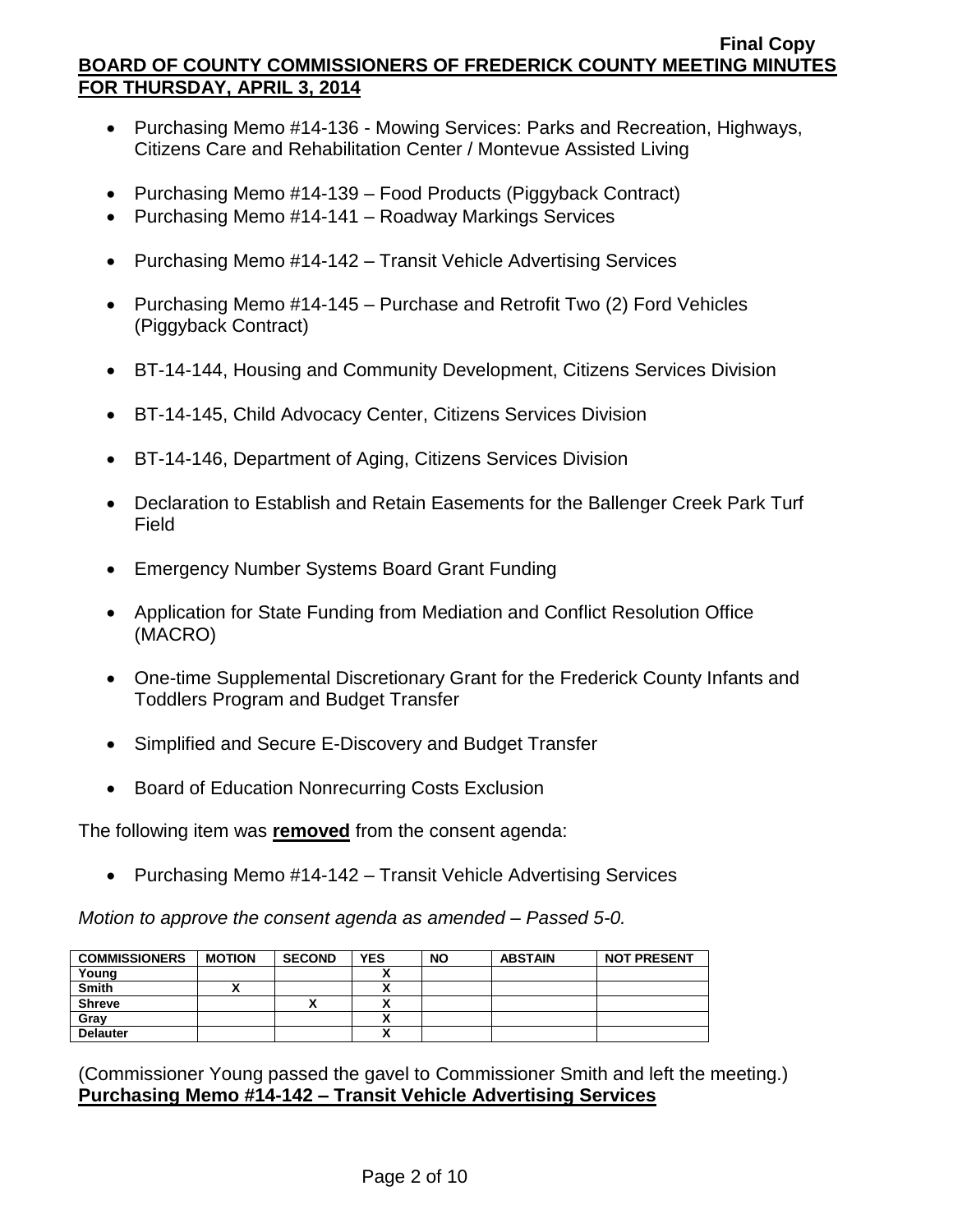*Motion to approve Purchasing Memo #14-142 as presented – Passed 4-0.*

| <b>COMMISSIONERS</b> | <b>MOTION</b> | <b>SECOND</b> | <b>YES</b> | <b>NO</b> | <b>ABSTAIN</b> | <b>NOT PRESENT</b> |
|----------------------|---------------|---------------|------------|-----------|----------------|--------------------|
| Young                |               |               |            |           |                | ,,                 |
| <b>Smith</b>         |               | ^`            |            |           |                |                    |
| <b>Shreve</b>        |               |               |            |           |                |                    |
| Grav                 |               |               |            |           |                |                    |
| <b>Delauter</b>      |               |               |            |           |                |                    |

(Commissioner Young returned to the meeting.)

# **AGENDA BRIEFING**

Commissioner Young noted the Board would hold public hearings on Tuesday, April 8, Wednesday, April 9 and if necessary, Thursday, April 10 at 6:00 p.m. regarding Zoning Map Amendment #R-12-02 - Monrovia Town Center PUD and DRRA #12-02 – Monrovia Center PUD.

# **WORKSESSION**

**Presentation of the Frederick County Employees Retirement Plan Actuarial Valuation as of July 1, 2013 – Tracy Lobuts, Human Resources Division; Colin England, FSA, EA and Tom Lowman, FSA, EA, Bolton Partners, Inc.**

Mr. England and Mr. Lowman presented the report.

There was no public comment.

*No action was taken as this item was informational.*

# **ADMINISTRATIVE BUSINESS**

### **Bid Awards – Diane George, Finance Division**

Purchasing Memo #14-119 – Police Patrol Vehicles and Budget Transfer Purchasing Memo #14-131 – Police Interceptor Utility Vehicles and Budget Transfer Purchasing Memo #14-143 – Computer Aided Dispatch System Administration Services (Sole Source)

*Motion to approve Purchasing Memos #14-119, #14-131 and #14-143 as presented – Passed 5-0.*

| <b>COMMISSIONERS</b> | <b>MOTION</b> | <b>SECOND</b> | <b>YES</b> | <b>NO</b> | <b>ABSTAIN</b> | <b>NOT PRESENT</b> |
|----------------------|---------------|---------------|------------|-----------|----------------|--------------------|
| Young                |               |               |            |           |                |                    |
| <b>Smith</b>         |               |               |            |           |                |                    |
| <b>Shreve</b>        |               |               |            |           |                |                    |
| Gray                 |               |               |            |           |                |                    |
| <b>Delauter</b>      |               |               |            |           |                |                    |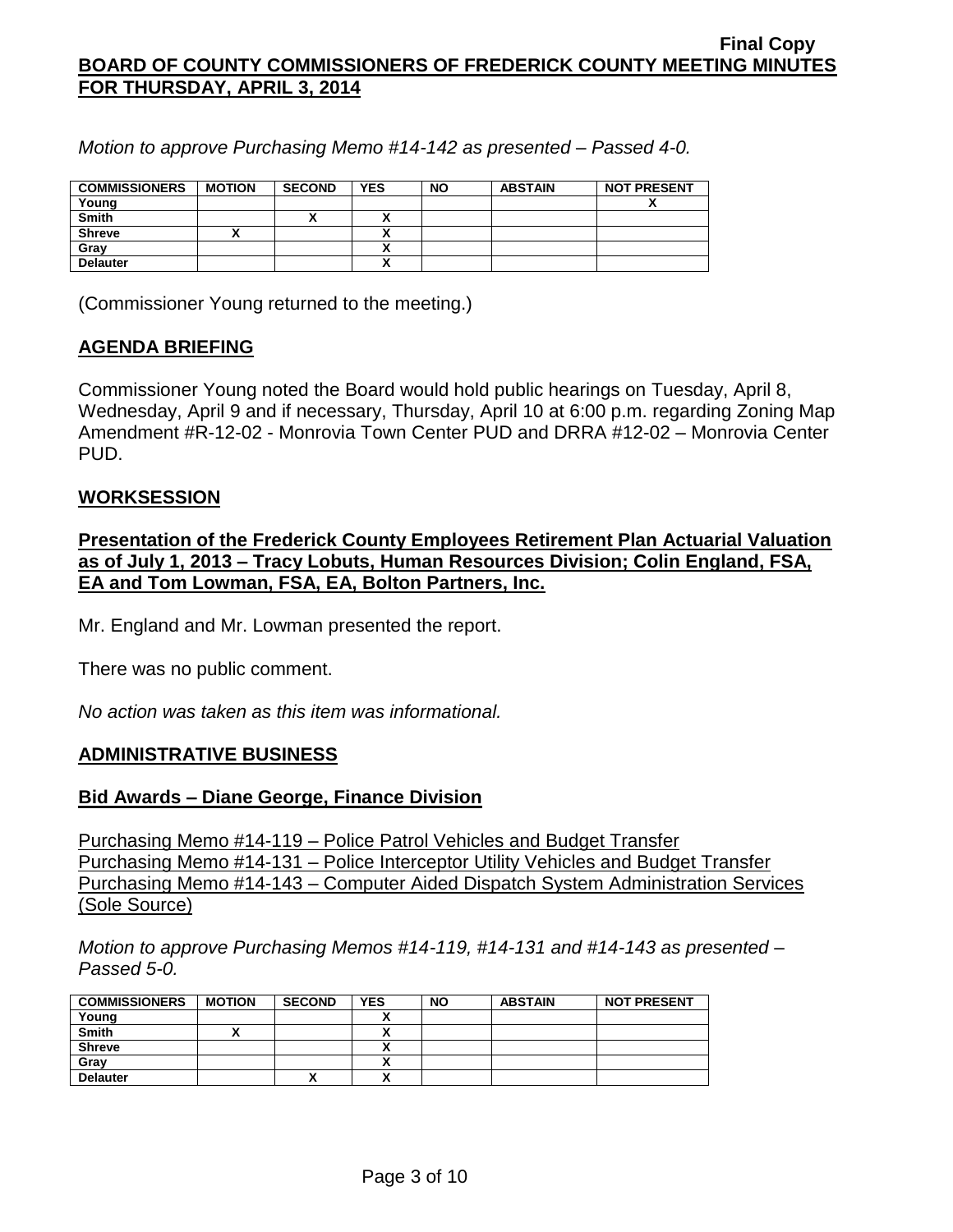# **County Budget Transfers – Regina Howell, Budget Office, Office of the County Manager**

BT-14-147 – Highway and Facility Maintenance, Public Works Division BT-14-148 – Highway and Facility Maintenance, Public Works Division BT-14-149 – Finance and Administration, Fire and Rescue Services Division

*Motion to approve BT-14-147, BT-14-148 and BT-14-149, as presented – Passed 5-0.*

| <b>COMMISSIONERS</b> | <b>MOTION</b> | <b>SECOND</b> | <b>YES</b> | <b>NO</b> | <b>ABSTAIN</b> | <b>NOT PRESENT</b> |
|----------------------|---------------|---------------|------------|-----------|----------------|--------------------|
| Young                |               |               |            |           |                |                    |
| <b>Smith</b>         |               |               |            |           |                |                    |
| <b>Shreve</b>        |               |               |            |           |                |                    |
| Gray                 |               |               |            |           |                |                    |
| <b>Delauter</b>      |               |               |            |           |                |                    |

# **FY 2015 Water and Sewer Rate Increase – Kevin Demosky, Utilities and Solid Waste Management Division (DUSWM)**

Mr. Demosky and Ms. Brenda Teach, DUSWM, presented the request. It was noted the Board had voted previously to move forward with a rate change option that revised the water and sewer rates gradually over a 5-year period.

*No action was taken. The FY 2015 rate increase would take effect on July 1, 2014, as programmed.*

(Commissioner Gray left the meeting at 10:40 a.m.)

# **Approval of License Agreement with Winchester Homes, Inc. – Gary Hessong, Community Development Division and Kathy Mitchell, Office of the County Attorney**

Mr. Hessong presented the license agreement that would allow Winchester Homes, Inc., to construct, maintain and operate a sales trailer on a parcel of ground that was to be dedicated to the county.

*Motion to approve the license agreement as presented – Passed 4-0.*

| <b>COMMISSIONERS</b> | <b>MOTION</b> | <b>SECOND</b> | <b>YES</b> | <b>NO</b> | <b>ABSTAIN</b> | <b>NOT PRESENT</b> |
|----------------------|---------------|---------------|------------|-----------|----------------|--------------------|
| Young                |               |               |            |           |                |                    |
| <b>Smith</b>         |               |               |            |           |                |                    |
| <b>Shreve</b>        |               |               |            |           |                |                    |
| Gray                 |               |               |            |           |                |                    |
| <b>Delauter</b>      |               | Λ             |            |           |                |                    |

# **Approval of Memorandum of Understanding Between the Board of County Commissioners and the Frederick County Forest Conservancy District Board (FCFB) – Gary Hessong, Community Development Division**

Mr. Hessong presented the proposed MOU that would continue all terms and conditions in the original MOU, including the same county funding level of \$650.00 annually, for the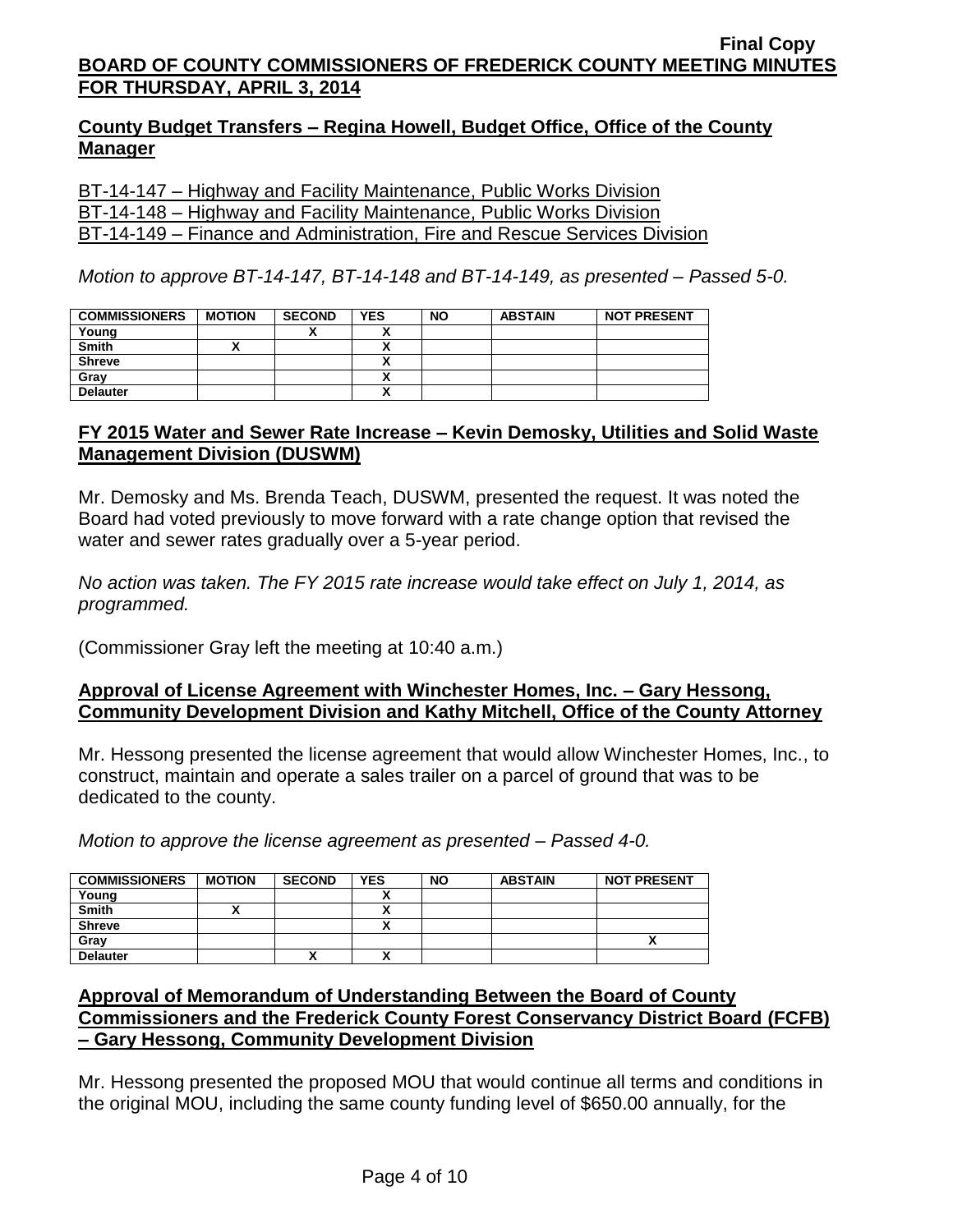FCFB beginning FY 2015. He noted the terms of the MOU included annual automatic renewals.

*Motion to approve the MOU as presented – Passed 4-0.*

| <b>COMMISSIONERS</b> | <b>MOTION</b> | <b>SECOND</b> | <b>YES</b> | <b>NO</b> | <b>ABSTAIN</b> | <b>NOT PRESENT</b> |
|----------------------|---------------|---------------|------------|-----------|----------------|--------------------|
| Young                |               |               |            |           |                |                    |
| <b>Smith</b>         |               |               |            |           |                |                    |
| <b>Shreve</b>        |               |               |            |           |                |                    |
| Grav                 |               |               |            |           |                |                    |
| <b>Delauter</b>      |               | Λ             |            |           |                |                    |

## **Development Rights and Responsibilities Agreement (DRRA) – Rayburn Property – Jim Gugel, Community Development Division**

Mr. Gugel presented the petition to initiate the process for entering into a DRRA from Hogan Realty Partners, LLC, for the Rayburn Property.

*Motion to accept the petition to enter into a DRRA as presented and initiate the public hearing process – Passed 4-0.*

| <b>COMMISSIONERS</b> | <b>MOTION</b> | <b>SECOND</b> | <b>YES</b> | <b>NO</b> | <b>ABSTAIN</b> | <b>NOT PRESENT</b> |
|----------------------|---------------|---------------|------------|-----------|----------------|--------------------|
| Young                |               |               |            |           |                |                    |
| <b>Smith</b>         |               |               |            |           |                |                    |
| <b>Shreve</b>        |               |               |            |           |                |                    |
| Gray                 |               |               |            |           |                |                    |
| <b>Delauter</b>      |               | ,,            |            |           |                |                    |

# **Development Rights and Responsibilities Agreement – Ratley Property – Jim Gugel, Community Development Division**

Mr. Gugel presented the petition to initiate the process for entering into a DRRA from Hogan Realty Capital, LLC, for the Ratley Property.

*Motion to accept the petition to enter into a DRRA as presented and initiate the public hearing process – Passed 4-0.*

| <b>COMMISSIONERS</b> | <b>MOTION</b> | <b>SECOND</b> | <b>YES</b> | <b>NO</b> | <b>ABSTAIN</b> | <b>NOT PRESENT</b> |
|----------------------|---------------|---------------|------------|-----------|----------------|--------------------|
| Young                |               |               |            |           |                |                    |
| <b>Smith</b>         |               |               |            |           |                |                    |
| <b>Shreve</b>        |               |               |            |           |                |                    |
| Grav                 |               |               |            |           |                |                    |
| <b>Delauter</b>      |               | "             |            |           |                |                    |

# **Town of New Market Annexation – Delaplaine Property – Jim Gugel, Community Development Division**

Mr. Gugel presented the request for a finding of express approval for development on the proposed annexation of property into the Town of New Market.

*Motion to find the allowable land use and density between the Town of New Market's Economic Development Flex (EDF) zone and the county's Agricultural zone are*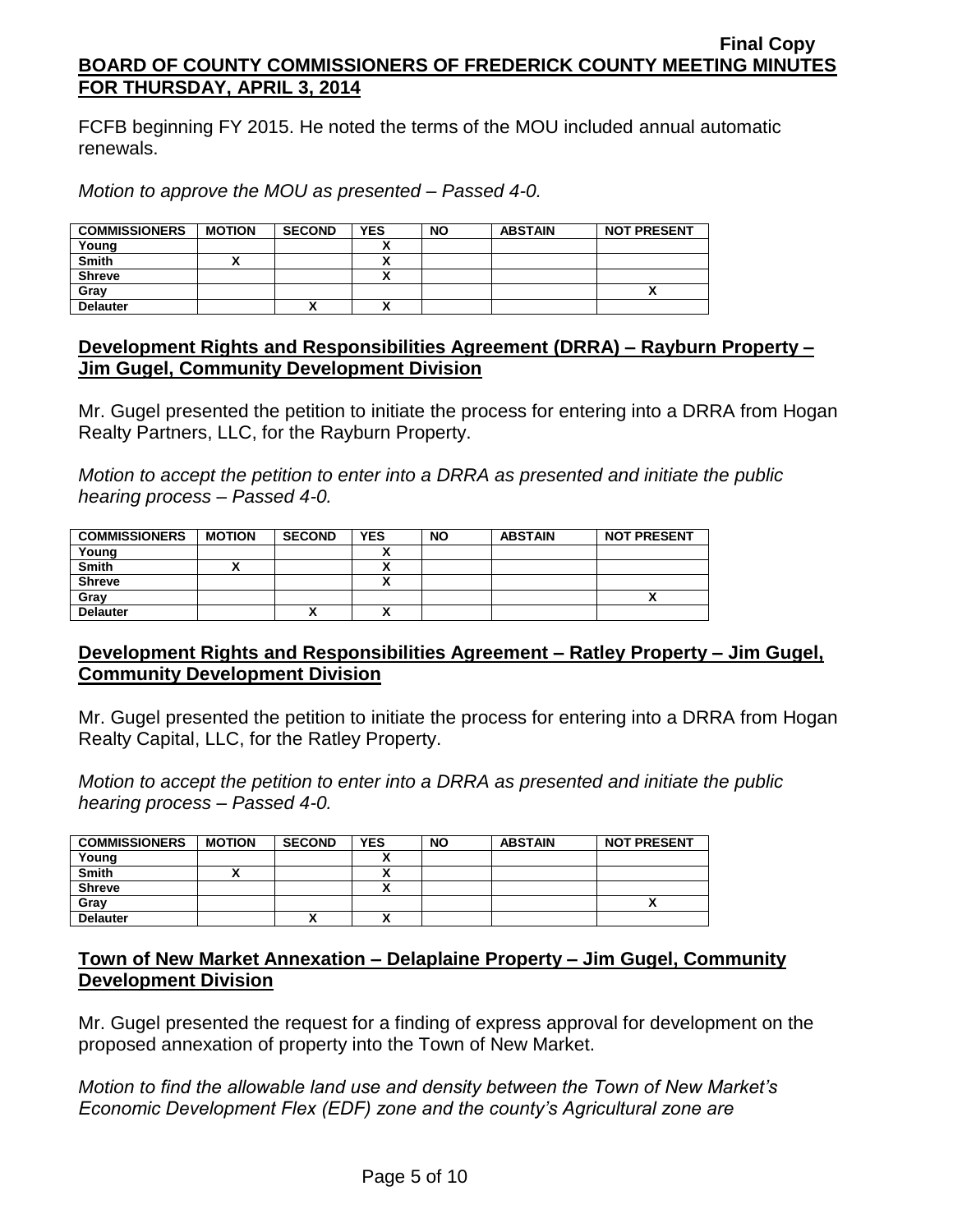*substantially different and to grant the express approval for development of the subject property to proceed within five years of the effective date of municipal annexation – Passed 3-0-1.*

| <b>COMMISSIONERS</b> | <b>MOTION</b> | <b>SECOND</b> | <b>YES</b> | <b>NO</b> | <b>ABSTAIN</b> | <b>NOT PRESENT</b> |
|----------------------|---------------|---------------|------------|-----------|----------------|--------------------|
| Young                |               | ~             |            |           |                |                    |
| <b>Smith</b>         |               |               |            |           |                |                    |
| <b>Shreve</b>        |               |               |            |           |                |                    |
| Grav                 |               |               |            |           |                |                    |
| <b>Delauter</b>      |               |               |            |           |                |                    |

# **Town of New Market Annexation – Smith-Cline Property – Jim Gugel, Community Development Division**

Mr. Gugel presented the request for a finding of express approval for development on the proposed annexed properties into the Town of New Market.

*Motion to find the allowable land use and density between the Town of New Market's R-2 zone and the county's Agricultural zone are substantially different and to grant the express approval for development of the subject properties to proceed within five years of the effective date of municipal annexation – Passed 4-0.*

| <b>COMMISSIONERS</b> | <b>MOTION</b> | <b>SECOND</b> | <b>YES</b> | <b>NO</b> | <b>ABSTAIN</b> | <b>NOT PRESENT</b> |
|----------------------|---------------|---------------|------------|-----------|----------------|--------------------|
| Young                |               |               |            |           |                |                    |
| <b>Smith</b>         |               |               |            |           |                |                    |
| <b>Shreve</b>        |               |               | v          |           |                |                    |
| Gray                 |               |               |            |           |                | ^                  |
| <b>Delauter</b>      |               |               |            |           |                |                    |

(The Board took a break from 10:45 a.m. to 11:00 a.m.)

# **Presentation of the FY 2015 Recommended Operating Budget – Regina Howell, Budget Office, Office of the County Manager**

Ms. Howell reviewed the FY 2015 Recommended Operating Budget and summarized the changes since the Base Budget was introduced. She noted the Proposed Operating Budget would be released on April 18, 2014, and taken to public hearing on Tuesday, May 6, 2014, at Oakdale High School.

*No action was taken as this item was informational.*

# **Enrichment of County Senior Property Tax Credit – Diane Fox, Finance Division**

Ms. Fox presented the request for a proposed modification to the Senior Property Tax Credit.

Ms. Carolyn True and Mr. Carroll Jones, members of the Senior Tax Credit Task Force, commented on the proposed modification.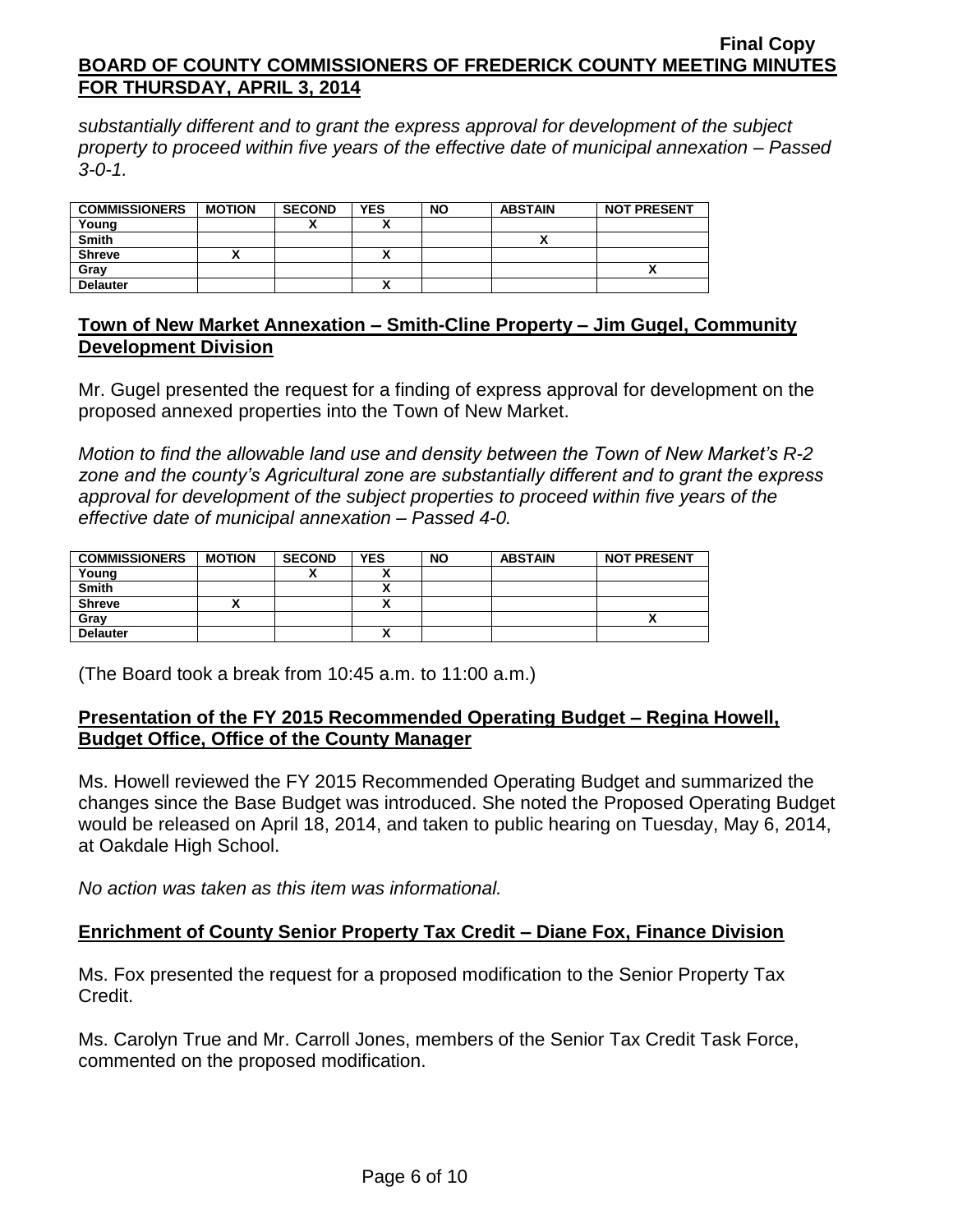*Motion to decouple the current senior property tax credit from the county supplement and to increase the income level to \$70,000 – Passed 3-1.*

| <b>COMMISSIONERS</b> | <b>MOTION</b> | <b>SECOND</b> | <b>YES</b> | <b>NO</b> | <b>ABSTAIN</b> | <b>NOT PRESENT</b> |
|----------------------|---------------|---------------|------------|-----------|----------------|--------------------|
| Young                |               |               |            |           |                |                    |
| <b>Smith</b>         |               |               |            |           |                |                    |
| <b>Shreve</b>        |               |               | ~          |           |                |                    |
| Grav                 |               |               |            |           |                |                    |
| <b>Delauter</b>      |               | "             | ٠.<br>~    |           |                |                    |

# **Updates from County Commissioners' Liaison – Dave Dunn, Community Development Division**

Mr. Dunn updated the Board.

*No action was taken as this item was informational.*

# **Legislative Issues – John Mathias, Office of the County Attorney and Ragen Cherney, Office of the County Manager**

Mr. Mathias and Mr. Cherney briefed the Board on the issues before the Frederick County delegation members.

*No action was taken as this item was informational.*

# **PUBLIC COMMENTS**

None.

# **QUESTIONS – PRESS**

None.

# **COMMISSIONER COMMENTS**

None.

# **CLOSED SESSION**

Maryland Annotated Code State Government Article § 10-508(a) (7) To consult with counsel to obtain legal advice on a legal matter; and (8) To consult with staff, consultants, or other individuals about pending or potential litigation.

Topic – To discuss with county staff, including the County Attorney, the settlement of a matter in an effort to avoid litigation.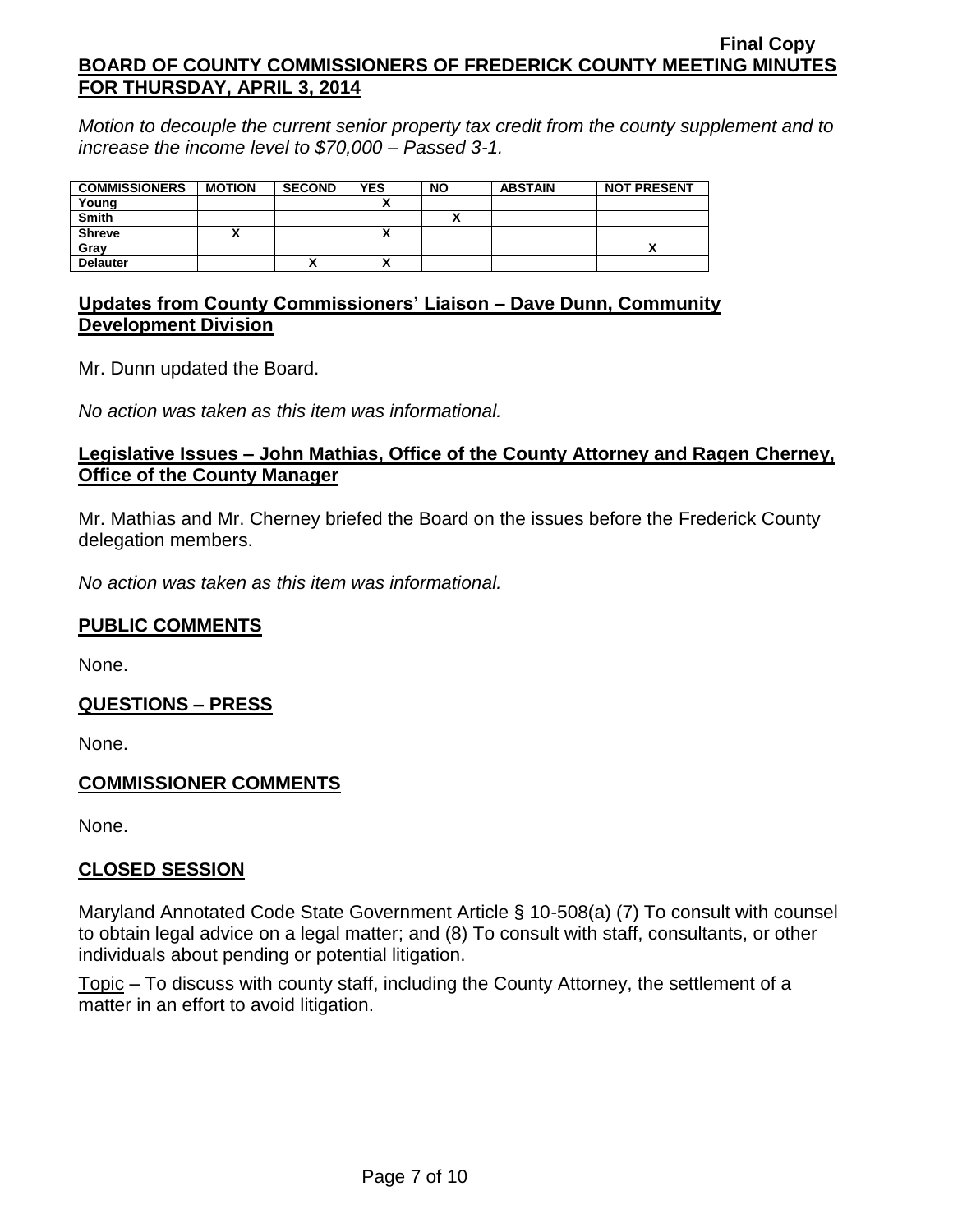*Motion to go into closed session – Passed 4-0.*

| <b>COMMISSIONERS</b> | <b>MOTION</b> | <b>SECOND</b> | <b>YES</b> | <b>NO</b> | <b>ABSTAIN</b> | <b>NOT PRESENT</b> |
|----------------------|---------------|---------------|------------|-----------|----------------|--------------------|
| Young                |               |               |            |           |                |                    |
| <b>Smith</b>         |               |               |            |           |                |                    |
| <b>Shreve</b>        |               | ́             |            |           |                |                    |
| Gray                 |               |               |            |           |                | "                  |
| <b>Delauter</b>      |               |               |            |           |                |                    |

# **ADJOURN**

The meeting adjourned at 11:45 a.m.

Patricia Morrow Recording Secretary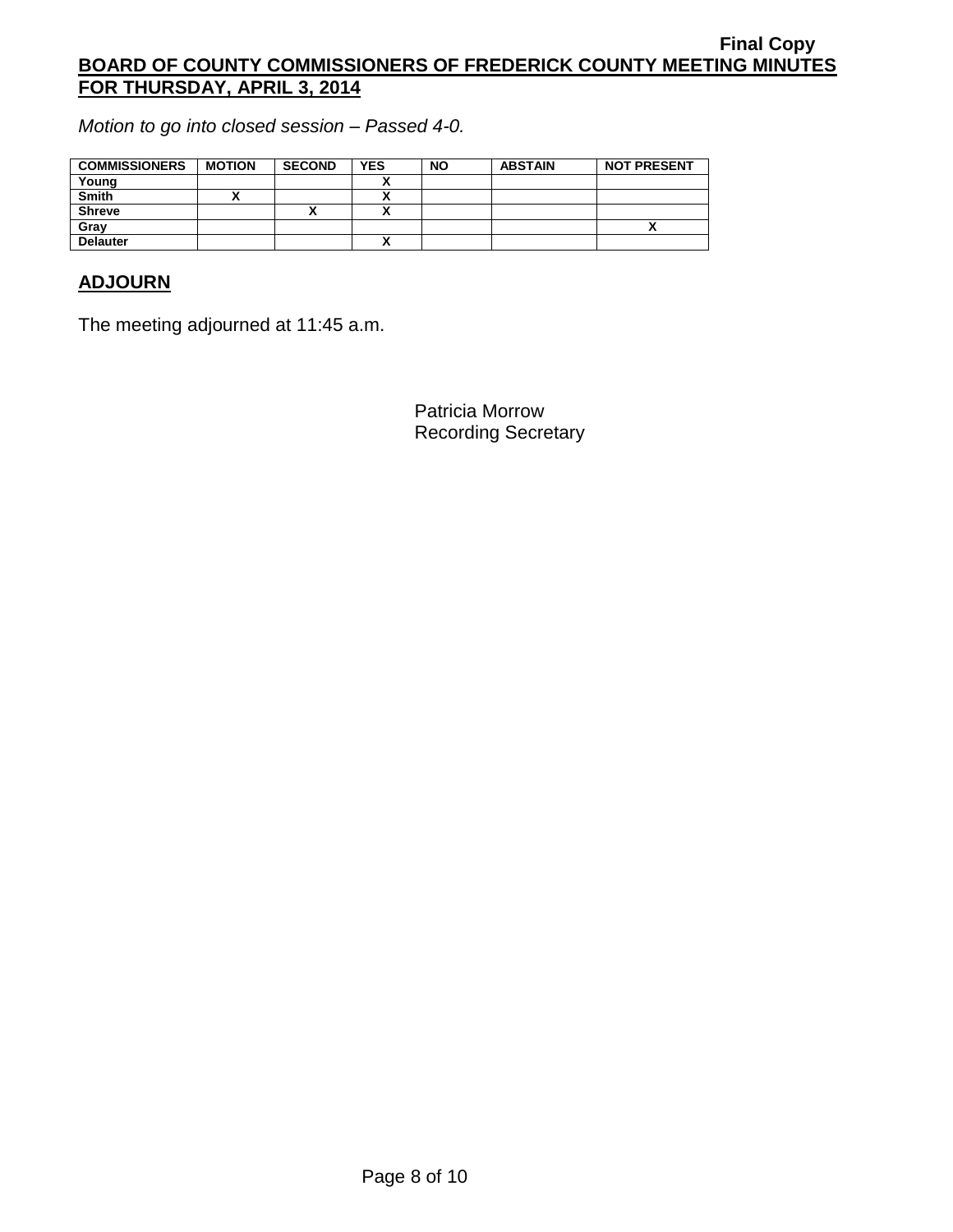# **FORM OF STATEMENT FOR CLOSING THE MEETING OF THURSDAY, APRIL 3, 2014**

# **STATUTORY AUTHORITY TO CLOSE SESSION**

## **State Government Article §10-508(a):**

(7) To consult with counsel to obtain legal advice on a legal matter and (8) To consult with staff, consultants, or other individuals about pending or potential litigation.

### **Motion:**

Commissioner Smith moved to go into closed session in accordance with Maryland Annotated Code State Government Article §10-508(a) (7) To consult with counsel to obtain legal advice on a legal matter; and (8) To consult with staff, consultants, or other individuals about pending or potential litigation. Commissioner Shreve seconded the motion that passed 4-0 with Commissioner Gray absent.

### **Time and Location:**

11:48 a.m. – Third Floor Meeting Room, Winchester Hall

# **Topic to be Discussed:**

To discuss with county staff, including the County Attorney, the settlement of a matter in an effort to avoid litigation.

> Patti Morrow Recording Secretary